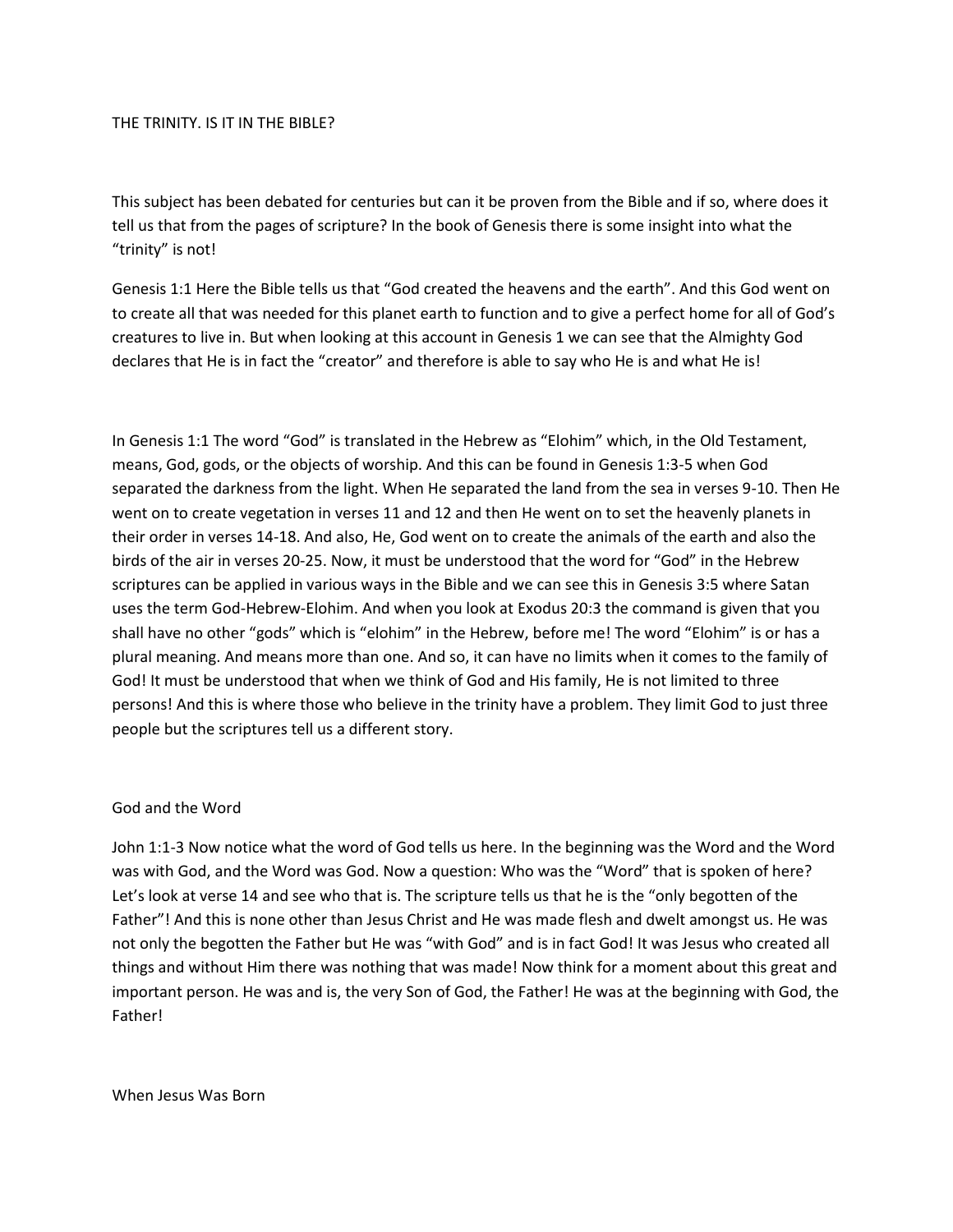Now let's look at Matthew 1:18-25 and let's see how the birth of Jesus took place and see the way He was born. Because it is important to understand by what method He was born. Before there was any relations with Joseph and his wife Mary, she was found to be with child by the "Holy Spirit" and by the fact that she was pregnant because of holy spirit, Joseph was not the human father of Jesus! So, Joseph was instructed by the angel of the Lord to call the child Jesus but in fact in verse 23 it tells us that He was called "Emmanuel" meaning "God with us"! So, here is a couple of names that the Son of God has.

Question: Who is the Father of Jesus? Is He the son of the Father or is He the son of the "holy spirit"? If the holy spirit is a "third" person of the " trinity" then Jesus could not rightly call the Father in heaven His Father and that would make Him out a liar and an impostor would it not? Yes! That is a real problem which the "Trinitarians" have and that's why they call the "trinity" a "mystery" which they say, cannot be understood! But God is not the author of confusion! 1 Corinthians 14: 33 " For God is not the author of confusion, but of peace, as in all churches of the saints". God leaves us in no doubt that He can be understood and that He want's us to understand His Word from Genesis to Revelation! And when one looks at the Bible you will find that the word "trinity" is not mentioned once! And nowhere in the Bible are we told that we should worship the holy spirit.

#### What is the holy spirit?

Before Jesus went back to heaven, He told His disciples that He would send the "promise" of the Father to or upon them. (Luke 24:49) So, what was the "promise of the Father? Let's look at Acts 2:1-2 "And when the day of Pentecost was fully come, they were all with one accord in one place. And suddenly there came a sound from heaven as of a rushing mighty wind, and it filled all the house where they were sitting." Now what was causing the great sound? What was happening? Notice that the sound had come from Heaven and that the disciples were all filled with the holy spirit! That spirit which Jesus said would come upon them was in fact the "Power from on high" as it states in Luke 24:49. So, this power is the spirit that comes from the Father in heaven and is not a "third" person as some would have you believe! And so, when you look at it that way you can see the definition of the holy spirit! And this would be rendered as "Power" from on high. Let's look at Romans 15:13 " Now the God of hope fill you with all joy and peace in believing, that you may abound in hope, through the power the "Holy Ghost."(holy spirit) And so, it is important for us to remember that the holy spirit is indeed the "power" of God.

#### Indwelling of the holy spirit of God

The indwelling of the holy spirit gives the power to each individual to live the life that God wants in a persons life and to have the power to overcome the temptations of our human nature. God's word tell's us that we are the children of God if we obey Him and keep His commandments.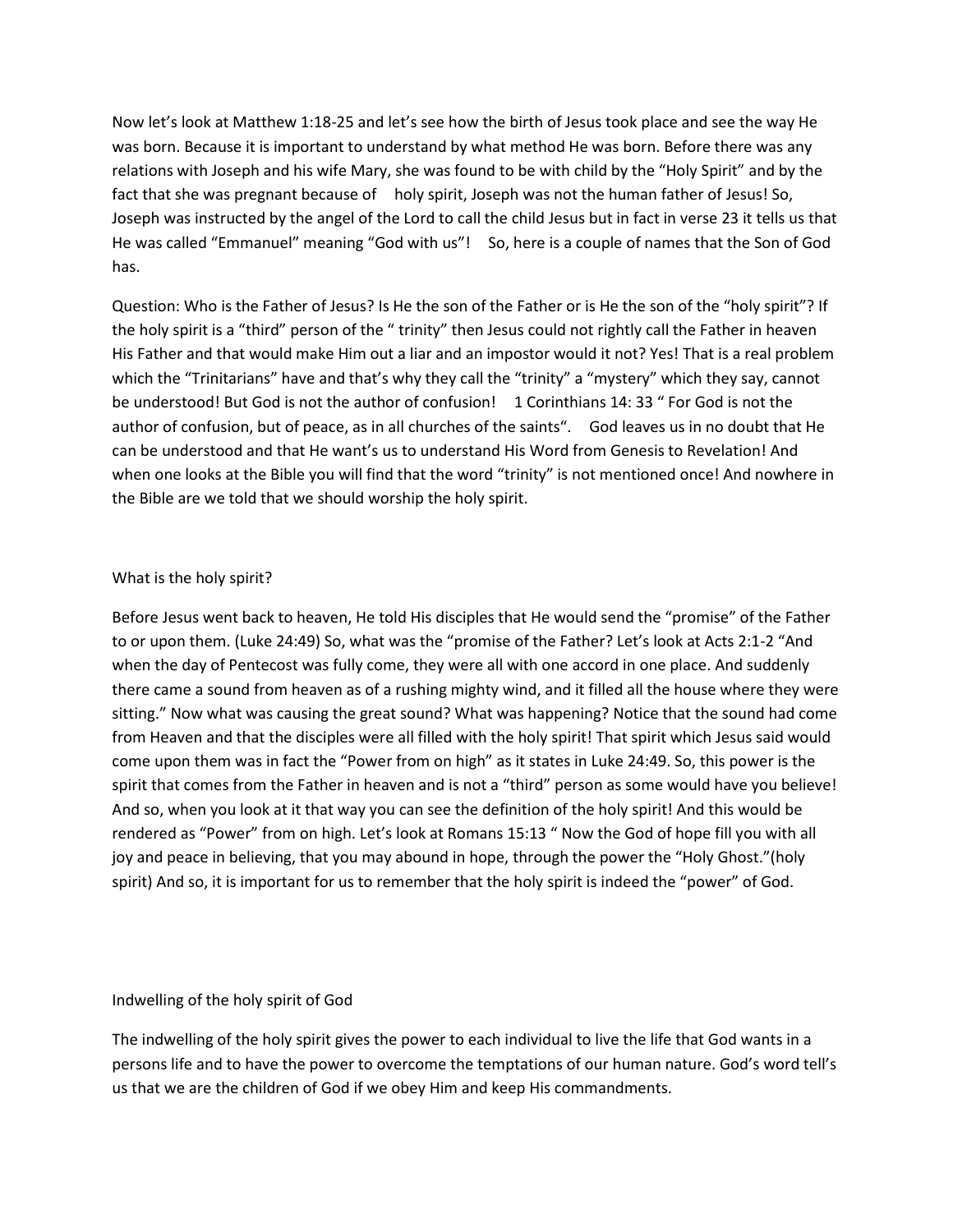1 John 5:1-5 Whosoever believeth that Jesus is the Christ is born of God: and every one that loves him that begat loves him also that is begotten of him. 2 By this we know that we love the children of God, when we love God, and keep his commandments. 3 For this is the love of God, that we keep his commandments: and his commandments are not grievous. 4 For whatsoever is born of God over-cometh the world: and this is the victory that over-cometh the world, even our faith. 5 Who is he that over-cometh the world, but he that believeth that Jesus is the Son of God?

Let's notice something that is really important and let's see what Jesus said about the holy spirit. Everything that we do or live by is based on the words of Jesus and by the example that He set for us to follow! It would be well to remember of what God the Father and the Son are composed of, they are in fact SPIRIT! Yet they are two individual beings but both of them are Spirit! Let's see what Jesus said concerning His Father in John 4:24. "God is a Spirit: and they that worship him must worship him in spirit and in truth" So, the holy spirit is really the power of God that comes in us like "rivers of living water"!

# Prayer to God

It is interesting to note that when a person prays to God, that person conceives in his or her mind that God is an individual and as such, we are talking to Him as one being who would talk to us. When you consider the time that the disciples of Jesus asked Him how to pray He showed them to whom they should pray to. Let's look at Matthew 6:9-13.

"After this manner therefore pray ye: Our Father which art in heaven, Hallowed be thy name.

10 Thy kingdom come. Thy will be done in earth, as it is in heaven.

11 Give us this day our daily bread.

12 And forgive us our debts, as we forgive our debtors. 13 And lead us not into temptation, but deliver us from evil: For thine is the kingdom, and the power, and the glory, for ever. Amen.

14 For if ye forgive men their trespasses, your heavenly Father will also forgive you:

15 But if ye forgive not men their trespasses, neither will your Father forgive your trespasses."

Now the question is this, why didn't Jesus instruct His disciples to pray not only to the Father in heaven but also to pray to the holy spirit? If the holy spirit is a member of the Godhead,

why didn't Jesus mention him as well? Surely, Jesus would not have forgotten the third member of the Godhead if the holy spirit were a person! The reason why He didn't was because there was no such being!

The simple truth is that God is a real person, in bodily form; and the Holy Spirit is truly the Spirit of God, a divine power proceeding from the Father and also from the Son. The Bible never in any case calls the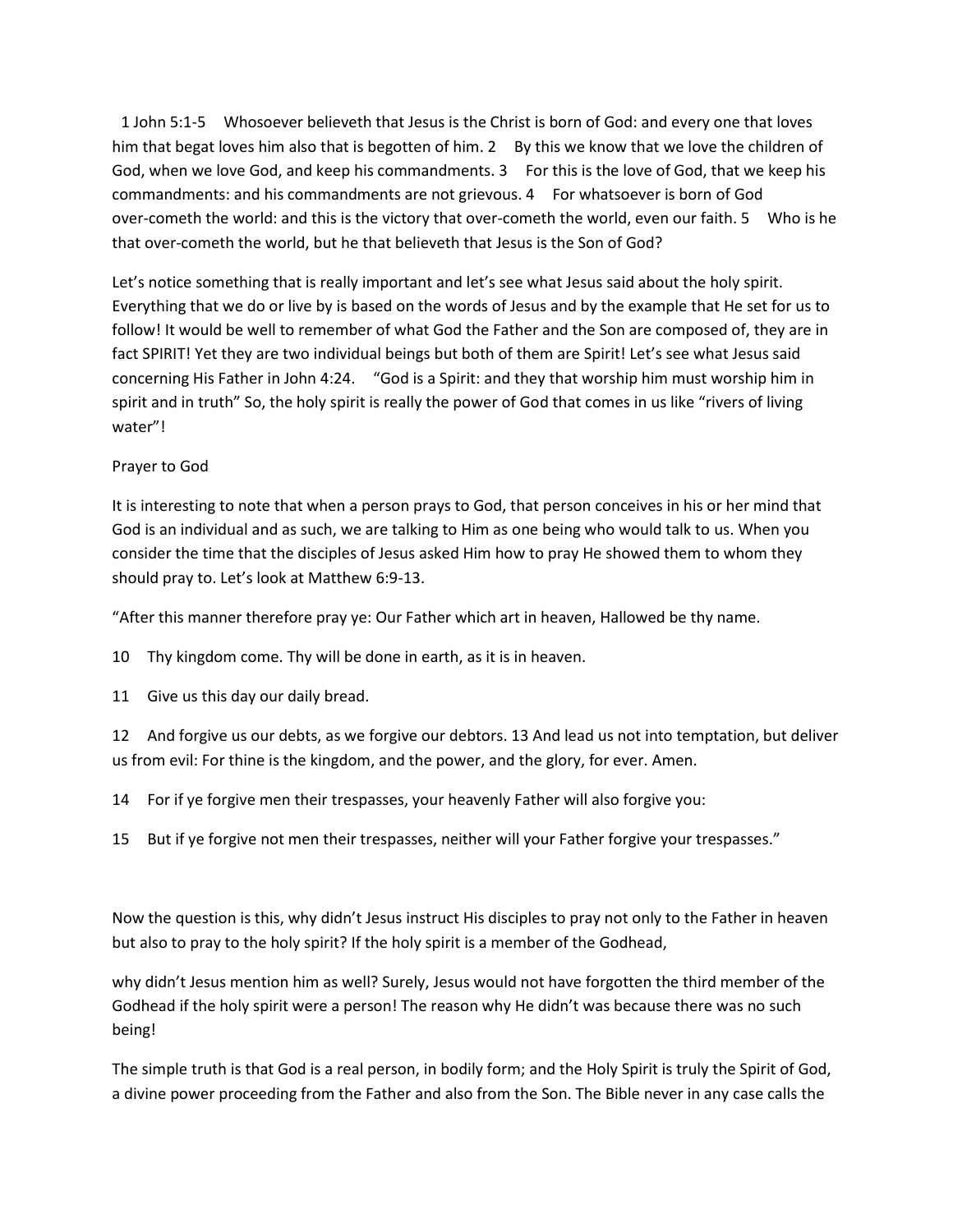Holy Spirit a person, though it frequently does both of the Father and Son.

But, someone may ask, what about 1 John 5:7? Doesn't this scripture clearly teach that there is a third person of the trinity? The truth is, that I John 5:7, as it appears in the King James Version, does not even belong in the Bible! Notice what The Wycliffe Bible commentary says about verse 7: "The text of this verse should read, 'Because there are three that bear record.' The remainder of the verse is spurious. There is no single manuscript containing the Trinitarian addition before the fourteenth century, and the verse is never quoted in the controversies over the Trinity in the first 4oo years of the Church!

Let's come to 1 John 5:6-8: And see how the Revised Standard Version says.

6 This is he who came by water and blood---Jesus Christ; not by the water only but by the water and the blood. And the Spirit is the one who testifies, because the Spirit is the truth.7For there are three that testify: 8the Spirit and the water and these three agree.

The question then arises; to what do these "three witnesses" bear record to? Let's look at verses 11 and 12, because they give us the answer:

11 And this is the testimony, that God gave us eternal life, and this life is in his Son.

12 Whoever has the Son has life; whoever does not have the Son of God does not have life.

These verses then show us that the "spirit" is the holy spirit, which is given to a repentant believer. (see 2 Corinthians 1:22; 5;5.) the "water" is the water of baptism, which pictures the death and burial of the old sinful self, and the resurrection of the new person whose sins have been blotted out; and the "blood" is Christ's blood, or death, which pays the penalty for sins of the believer.

# The Thrones of God

Some other interesting points to consider in regards to the doctrine of the Trinity. In His Word, God has

said that He has a throne and so does Jesus have a throne. Now in the kingdom of God, in the time when Jesus is ruling for a period of 1,000 years, something happens in regards to the saints of God.

In Revelation 5:10 It tells us that the saints of God are to be kings and priests and that they will reign upon the earth. No mention here of the holy spirit as a "being" who will rule upon a throne in the Kingdom of God. Now you would think that if the holy spirit is a separate person of a so-called "trinity" within the Godhead why is he not mentioned within the kingdom of God when Jesus is ruling, along with the saints of God?

Another interesting passage of Scripture which will help us to understand is

Rev. 3:21 Here, Jesus is saying that "whoever overcomes." (that is, those who qualify to become a king and priest in God's Kingdom) will sit on His Throne just as He sits on His Fathers Throne! Yet, again, no mention of a throne for the holy spirit. But let's go further and see some more evidence that the holy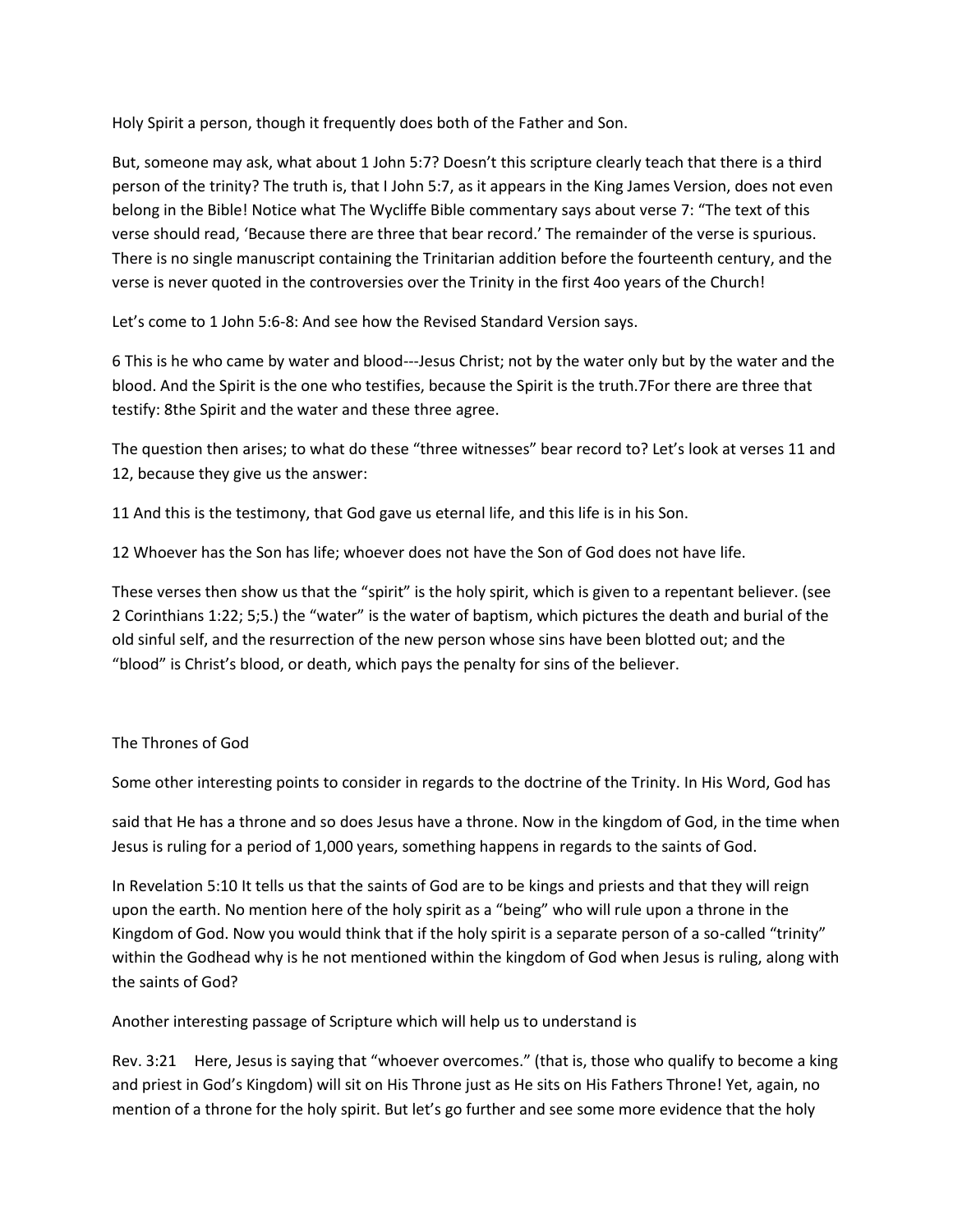spirit of God in not a person and let's go on a journey way into the future, to a time when there are a new heaven and a new earth because if there was a time for the holy spirit to be assigned a throne, (if he was a separate person) then surely we would be told by Our Father and Our Saviour Jesus in His Word!

### NEW HEAVEN AND THE NEW EARTH

Let's come to Revelation 21:1-7

"And I saw a new heaven and a new earth: for the first heaven and the first earth were passed away; and there was no more sea.

2 And I John saw the holy city, new Jerusalem, coming down from God out of heaven, prepared as a bride adorned for her husband.

3 And I heard a great voice out of heaven saying, Behold, the tabernacle of God is with men, and he will dwell with them, and they shall be his people, and God himself shall be with them, and be their God.

4 And God shall wipe away all tears from their eyes; and there shall be no more death, neither sorrow, nor crying, neither shall there be any more pain: for the former things are passed away.

5 And he that sat upon the throne said, Behold, I make all things new. And he said unto me, Write: for these words are true and faithful.

6 And he said unto me, It is done. I am Alpha and Omega, the beginning and the end. I will give unto him that is athirst of the fountain of the water of life freely.

7 He that overcometh shall inherit all things; and I will be his God, and he shall be my son.

Now, you would think that even in the new heaven and the new earth that the holy spirit would be found a throne for him if he were a third person of the trinity BUT THERE IS SIMPLY NONE!

The truth is evident. The Holy Spirit is NOT a person, NOT an individual, but is an influence or power proceeding from the Godhead.

# Drinking of The Spirit

The very idea that the spirit is a person is completely inconsistent with all the illustrations of it in the Bible.

Let's look at Acts 2:17. "And it shall come to pass in the last days, saith God, I will pour out of my Spirit upon all flesh: and your sons and your daughters shall prophesy, and your young men shall see visions, and your old men shall dream dreams:"

Now, how can a single person be split up into thousands of pieces? Simply can't be done! Let's look at